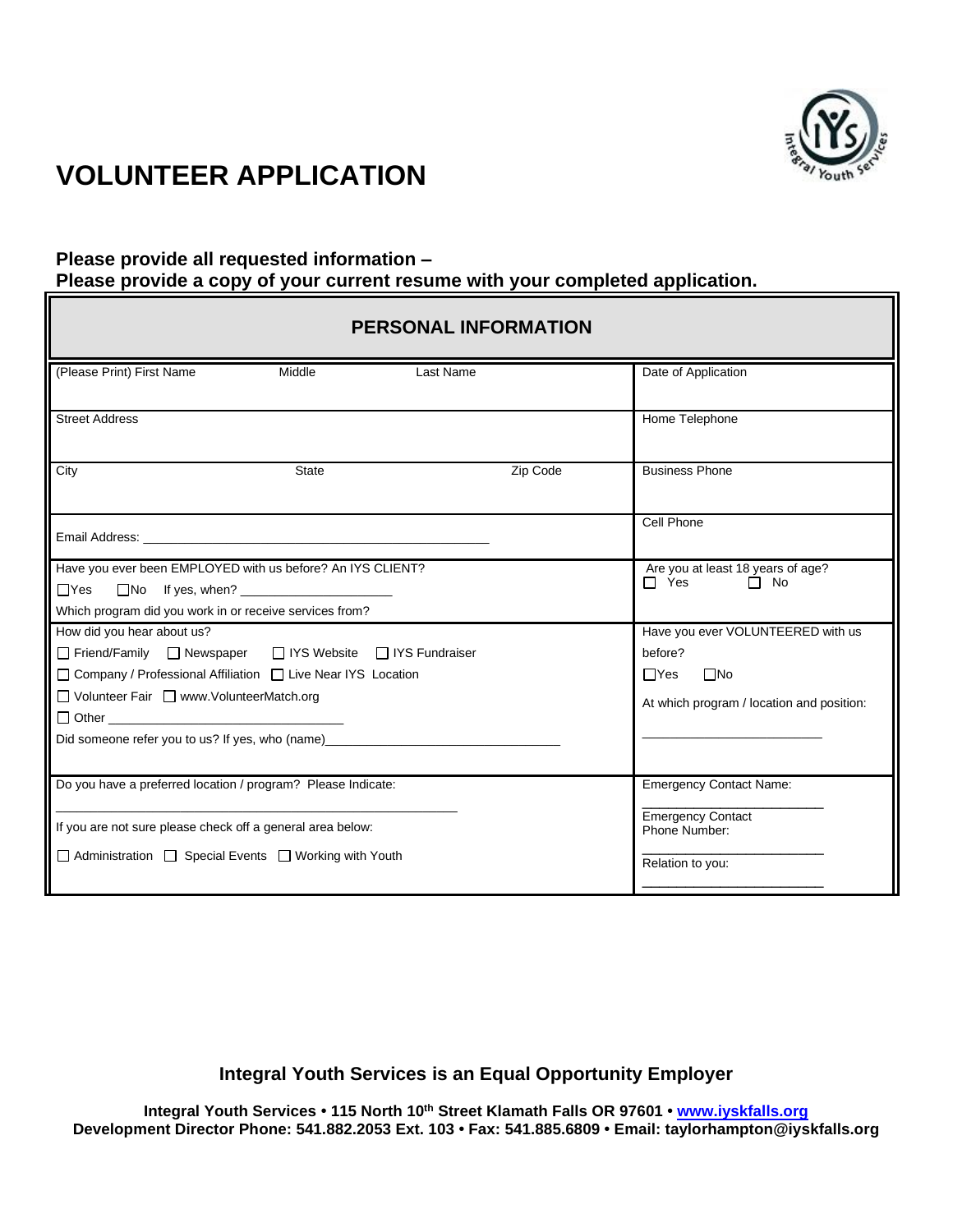

| <b>AVAILABILITY TO VOLUNTEER</b>                     |                                 |                                                |                                                                                        |
|------------------------------------------------------|---------------------------------|------------------------------------------------|----------------------------------------------------------------------------------------|
| Day of the Week                                      | <b>Time of Day</b>              | <b>Season</b>                                  | <b>Commitment</b>                                                                      |
| Monday<br>Tuesday<br>Wednesday<br>Thursday<br>Friday | Morning<br>Afternoon<br>Evening | Spring<br>Summer<br>Fall<br>Winter<br>All Year | Monthly<br>Weekly<br>$\Box$ 3 - 8 weeks<br>$\Box$ 3 - 6 months<br>$\Box$ 6 - 12 months |

| <b>INDICATE [x] WHICH TYPE OF VOLUNTEERING YOU WISH TO PURSUE</b> |  |                                                                                                                                                                                                                                         |                                                                                                                                                   |
|-------------------------------------------------------------------|--|-----------------------------------------------------------------------------------------------------------------------------------------------------------------------------------------------------------------------------------------|---------------------------------------------------------------------------------------------------------------------------------------------------|
| <b>WORK DIRECTLY</b><br><b>WITH CHILDREN</b>                      |  | May require a full, criminal background<br>investigation and reference checks.<br>May also include driving background<br>check and drug testing. No one-on-one<br>contact with children without a<br>criminal background investigation. | Examples include: provide homework help<br>and tutoring, assist with assigned reading,<br>teach arts and crafts, social interaction and<br>games. |
| <b>ASSIST WITH</b><br><b>SPECIAL EVENTS</b>                       |  | Contact with children is limited to<br>supervised situations. No one-on-one<br>contact with children without a<br>criminal background investigation.                                                                                    | Examples include: fundraising; assist with<br>organizing and running events, youth field<br>trips.                                                |
| <b>WORK DIRECT</b><br><b>WITH STAFF</b>                           |  | No contact with children. Background<br>check may be required, including<br>verification of credentials.                                                                                                                                | Examples include: provide administrative<br>support; conduct specialized training or<br>mentoring.                                                |
| <b>OTHER</b>                                                      |  | Please explain:                                                                                                                                                                                                                         |                                                                                                                                                   |

**Integral Youth Services is an Equal Opportunity Employer**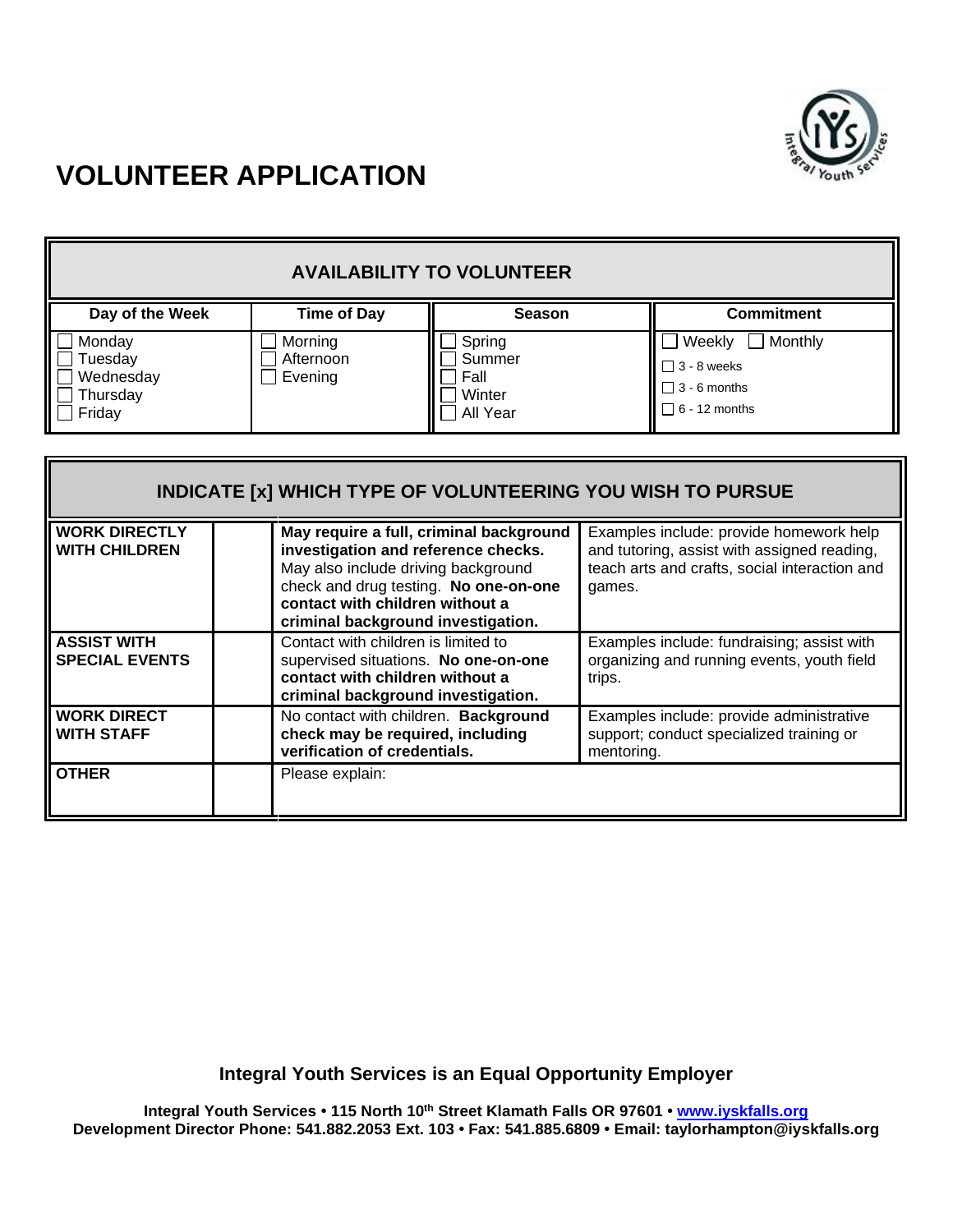

| <b>Program Areas</b>                                                                                                                                                                                                                                                                                                                                                                                                                                                                                                                                                                                                                                                                                                                                                                                                             | <b>Board of</b><br><b>Directors</b> | <b>Administrative</b>                                                                                                                                                                                               | <b>Special Events</b>                                                                                                   |
|----------------------------------------------------------------------------------------------------------------------------------------------------------------------------------------------------------------------------------------------------------------------------------------------------------------------------------------------------------------------------------------------------------------------------------------------------------------------------------------------------------------------------------------------------------------------------------------------------------------------------------------------------------------------------------------------------------------------------------------------------------------------------------------------------------------------------------|-------------------------------------|---------------------------------------------------------------------------------------------------------------------------------------------------------------------------------------------------------------------|-------------------------------------------------------------------------------------------------------------------------|
| <b>EXODUS HOUSE:</b> Prepare and Serve Meals,<br>Youth Field Trips<br><b>WORK TO LEARN:</b> Yard clean up, Maintenance,<br>Paint projects, peer support<br>MCKINNEY-VENTO: Sorting Clothes, Shoes,<br>Coats, School Supplies and Hygiene Products<br><b>INDEPENDENT LIVING PROGRAM: Presenters</b><br>and Coaches in the Areas of Career, Education,<br>Housing, Health & Safety<br>JOHN'S HOUSE: One-on-one Mentoring for TLP<br>Youth, Presenters and Coaches for Learning Sessions,<br>Data Entry, Sort Donations<br>SUMMER LUNCH PROGRAM: Serving free meals<br>at Lunch Sites County-wide<br><b>MOBILE HUB:</b> Socialize with Youth and Play<br>Games, Travel to Rural Communities, Deliver<br>resources, Sign-up individuals for services<br><b>GENERAL:</b> Cleaning, Project based volunteering,<br>general office help | Board<br>Involvement                | <b>Clerical Help</b><br>Data Entry<br>Consulting<br>(i.e. Financial, Legal,<br>Marketing, PR)<br>Graphic Design,<br>Photography, Video<br>$\Box$ Information Fair<br>Representative<br>Translations into<br>Spanish | Annual events;<br>auction and event<br>planning<br>Other<br>$\blacksquare$<br><b>Fundraising events</b><br>and projects |

### **TRAINING/SKILLS**

**.** The above is only a sampling of volunteer opportunities at Integral Youth Services. Please list any special skills or areas of interest that were not represented above – the back of this sheet may be used if needed:

Are you Bilingual? No  $\Box$  Yes  $\Box$  If so, what language do you speak or write?

### **Integral Youth Services is an Equal Opportunity Employer**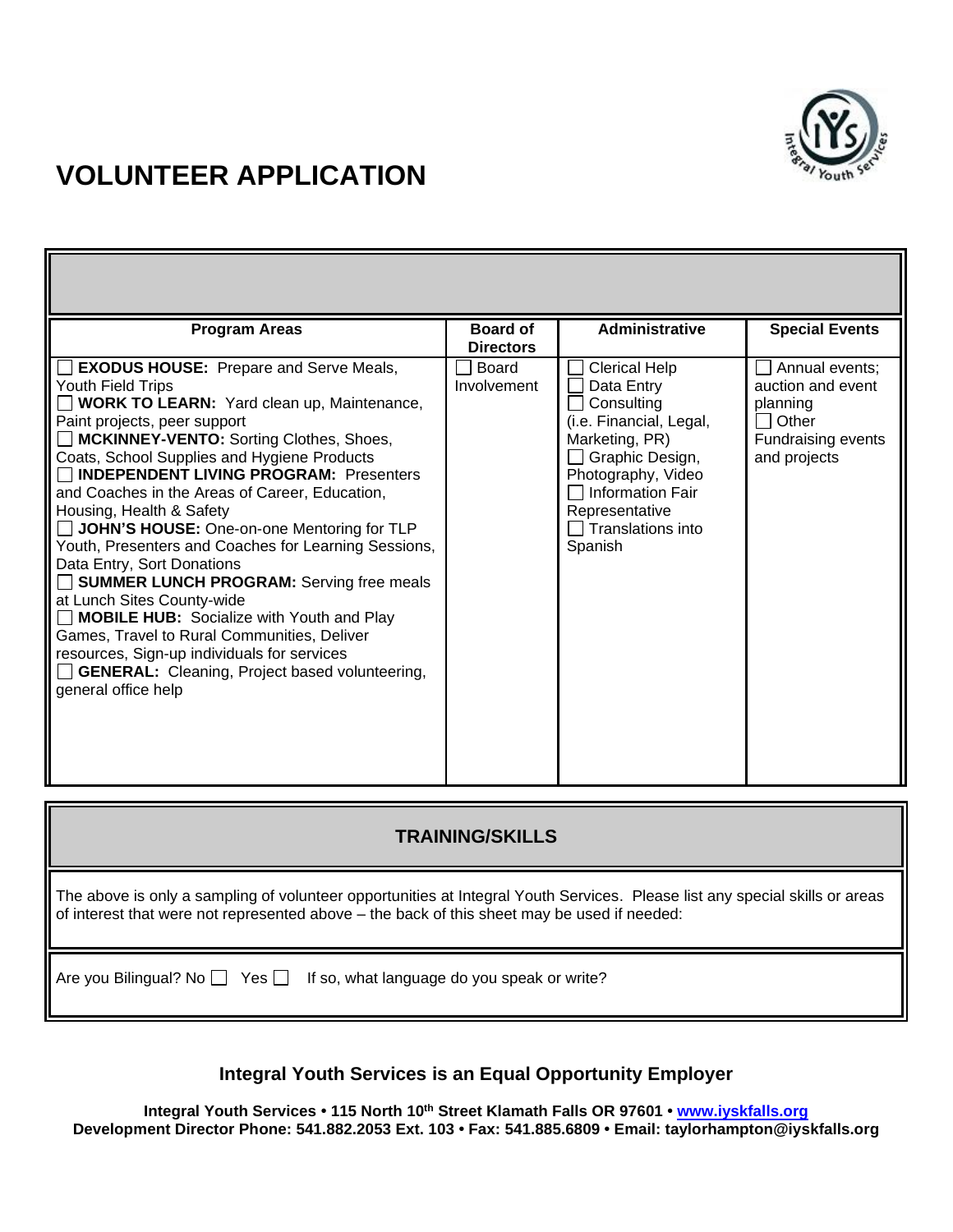

## **CURRENT (OR LAST) EMPLOYER** Company Name Telephone  $($ Supervisor Telephone  $($   $)$ Address **Employed** (month & year) From: To: Job Title:  $\begin{array}{c} \begin{array}{c} \end{array}$  [ ] Full time job [ ] Part time job [ ] Seasonal job List Job Responsibilities: Web Site: Web Site:

| <b>REFERENCES</b><br>Complete information for at least three references.<br>Former employers/supervisors are preferred. |                                                                                                                                                                                       |  |  |  |
|-------------------------------------------------------------------------------------------------------------------------|---------------------------------------------------------------------------------------------------------------------------------------------------------------------------------------|--|--|--|
| <b>Name</b>                                                                                                             | <b>Kind of Reference</b><br><b>Phone Number</b><br>How do you know this person?<br>e.g. Supervisor, Co-Worker,<br>(Personal or Professional)<br>(REQUIRED)<br>Friend, please explain) |  |  |  |
|                                                                                                                         |                                                                                                                                                                                       |  |  |  |
|                                                                                                                         |                                                                                                                                                                                       |  |  |  |
|                                                                                                                         |                                                                                                                                                                                       |  |  |  |

**Integral Youth Services is an Equal Opportunity Employer**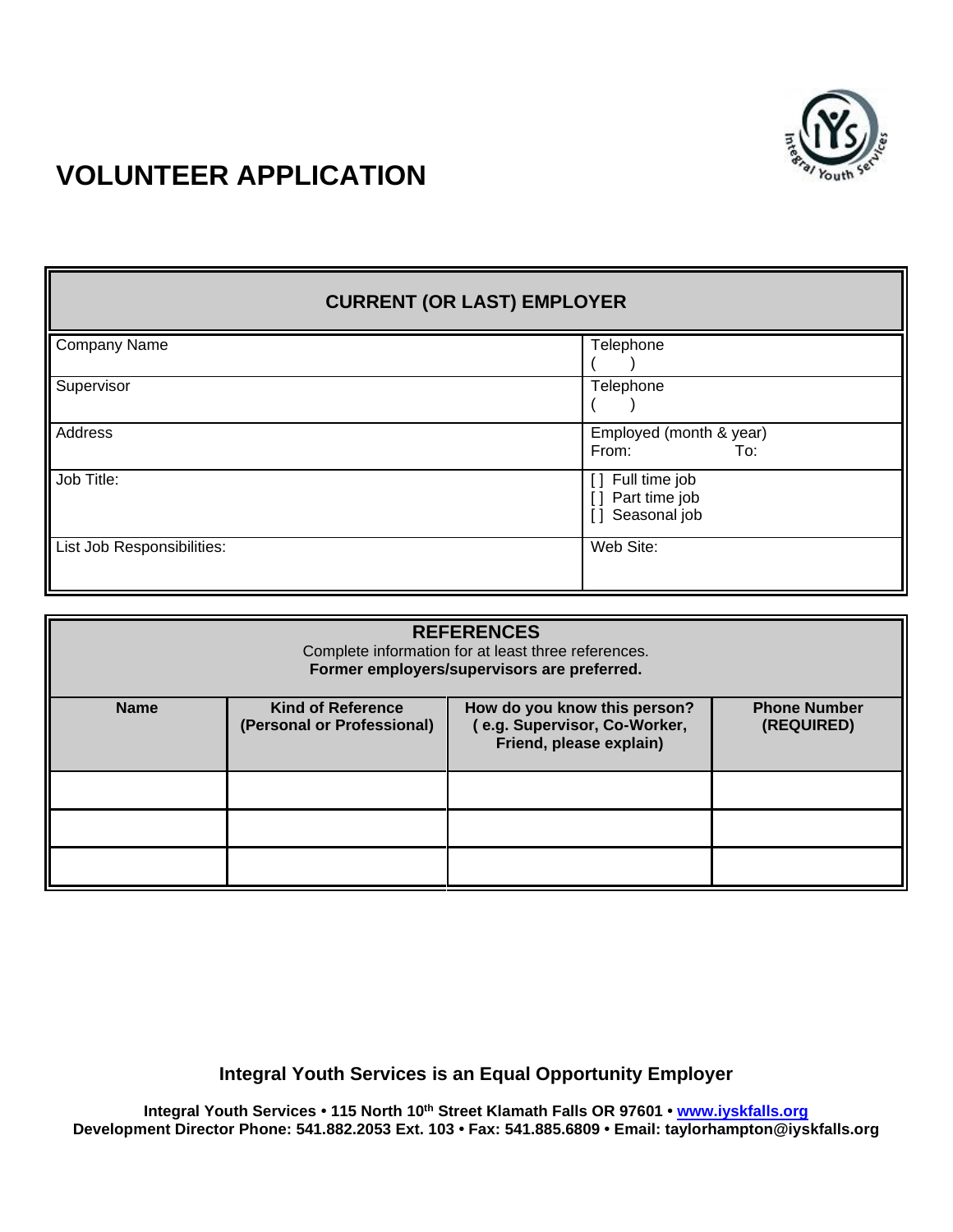

**Disclosure Section**

**My signature below certifies:**

- **All statements and information submitted on this application are true and correct.**
- **IYS is authorized to conduct reference check(s) as part of a background investigation.**

Applicant Signature Date Signed

\_\_\_\_\_\_\_\_\_\_\_\_\_\_\_\_\_\_\_\_\_\_\_\_\_\_\_\_\_\_\_\_\_\_\_\_\_\_\_\_\_\_\_\_\_\_\_\_\_\_\_\_\_\_\_\_\_\_\_ \_\_\_\_\_\_\_\_\_\_\_\_\_\_\_\_

**Integral Youth Services is an Equal Opportunity Employer**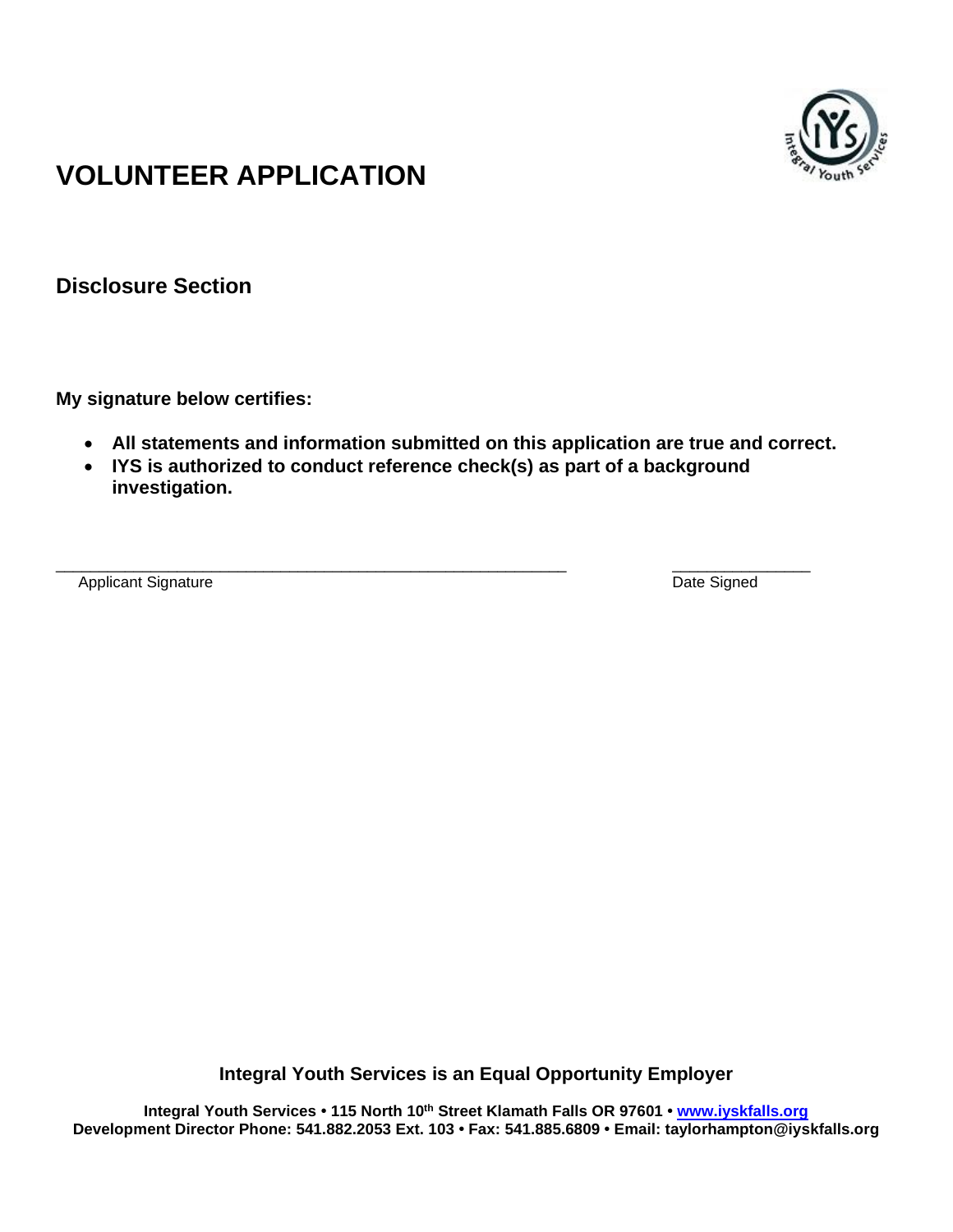## **AUTHORIZATION: CRIMINAL BACKGROUND INVESTIGATION**

**Integral Youth Services (IYS) may require applicants being considered for volunteer opportunities to undergo a criminal background investigation.** *Please note that some volunteer opportunities may require the applicant to assume the cost of the \$60 fee for the background check.*

### *Results gathered from the criminal background check may be cause for immediate disqualification from the employment process and any volunteer activities.*

## **The following crimes are of particular concern:**

- Sexual conduct, abuse, exploitation or molestation of a minor Incest
- Commercial sexual exploitation of a minor The Commercial sexual exploitation of a minor
- Contributing to the delinquency of a minor **Following**  $\sim$  Arson
- Crime against children Assault or aggravated assault or aggravated assault or aggravated assault
- Larceny, burglary, robbery  $\sim$  2000  $\sim$  Domestic violence
- Manslaughter, murder  $\blacksquare$  Manslaughter, murder  $\blacksquare$
- Felony or misdemeanor offenses involving the possession, sale, distribution, transportation or use of marijuana, dangerous drugs or alcohol
- Have you ever been convicted of, admitted committing, or are you awaiting trial for any of the **above, or similar, crimes? YES \_\_\_\_\_ NO \_\_\_\_\_**
- **Have you been arrested for any crime within the past three (3) years? YES \_\_\_\_ NO \_\_\_\_\_**
- Are you willing to assume the cost of the criminal background check?  **YES \_\_\_\_ NO \_\_\_\_\_**

**I authorize IYS, and any agency they may contact, to conduct a complete criminal background investigation. I also release such agencies from liability for any information that they may provide.** 

**I certify that the above answers and information are true and correct:**

\_\_\_\_\_\_\_\_\_\_\_\_\_\_\_\_\_\_\_\_\_\_\_\_\_\_\_\_\_\_\_\_\_\_\_\_ \_\_\_\_\_\_\_\_\_\_\_\_\_\_\_\_\_\_\_\_\_\_\_\_\_\_\_\_\_ \_\_\_\_\_\_\_\_ PRINT NAME CONSIDERING SIGNATURE CONSIDERING Date

### **Integral Youth Services is an Equal Opportunity Employer**

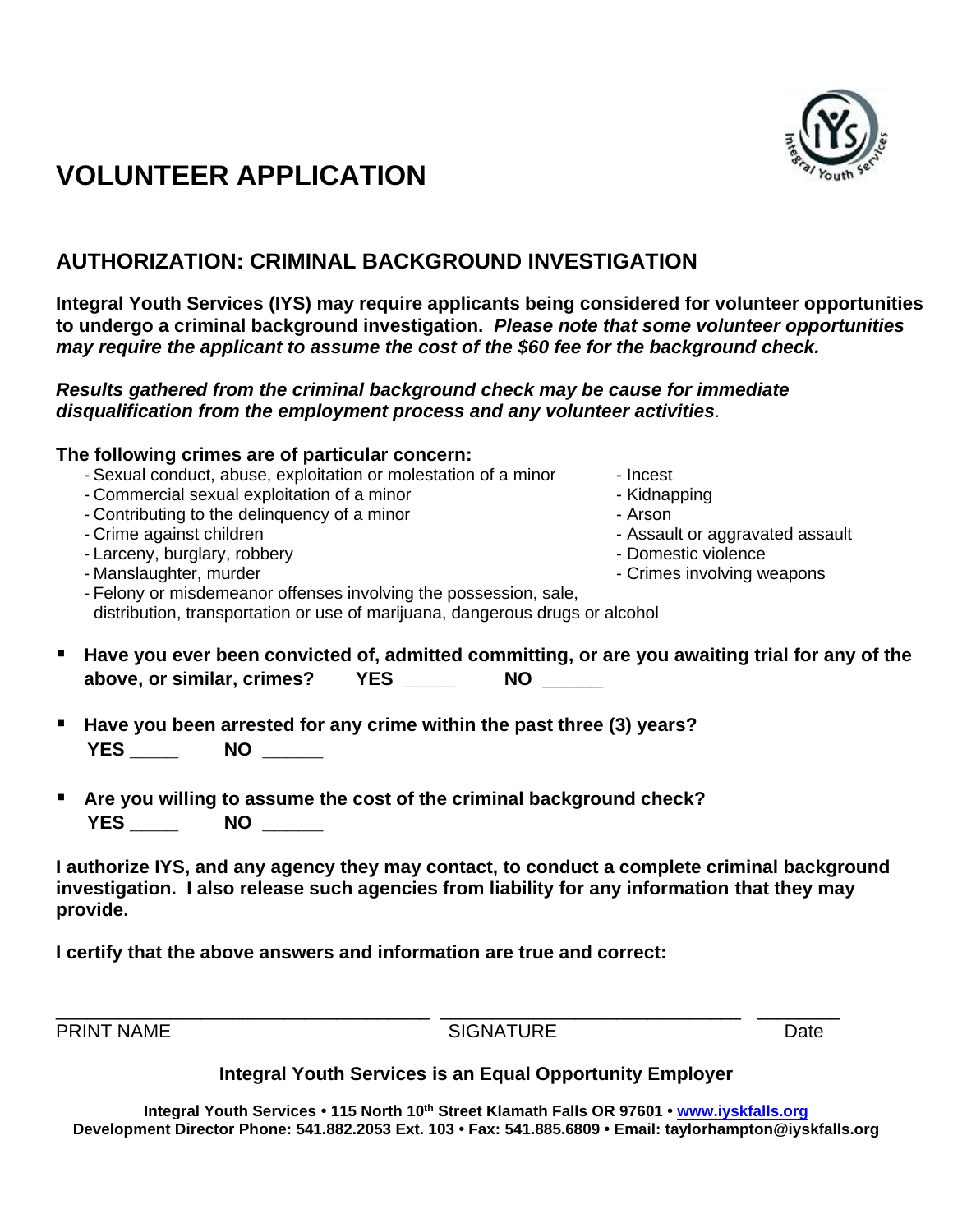

## **INTEGRAL YOUTH SERVICES CONFIDENTIALITY STATEMENT**

While volunteering with Integral Youth Services (IYS), information about the lives, abilities, and concerns of youth may be shared with you. This information is of a confidential nature.

You must understand and respect the rights of privacy of our youth and their families.

You are required to use sound judgment in handling confidential information, including reproducing copies of documents or disseminating information inside or outside the organization.

Similar to an IYS employee, you as a volunteer are bound by a code of ethics to keep confidential matters within the confines of this organization.

You may not discuss such information with anyone who does not have a professional right to know.

I understand and will abide by the IYS policy of confidentiality as stated above.

\_\_\_\_\_\_\_\_\_\_\_\_\_\_\_\_\_\_\_\_\_\_\_\_\_\_\_\_\_\_\_\_\_\_\_\_\_\_\_\_\_\_\_\_\_\_\_\_\_\_\_\_\_\_\_\_\_\_

Print Name

Signature **Date** 

\_\_\_\_\_\_\_\_\_\_\_\_\_\_\_\_\_\_\_\_\_\_\_\_\_\_\_\_\_\_\_\_\_\_\_\_\_\_\_\_\_\_\_ \_\_\_\_\_\_\_\_\_

**Integral Youth Services is an Equal Opportunity Employer**